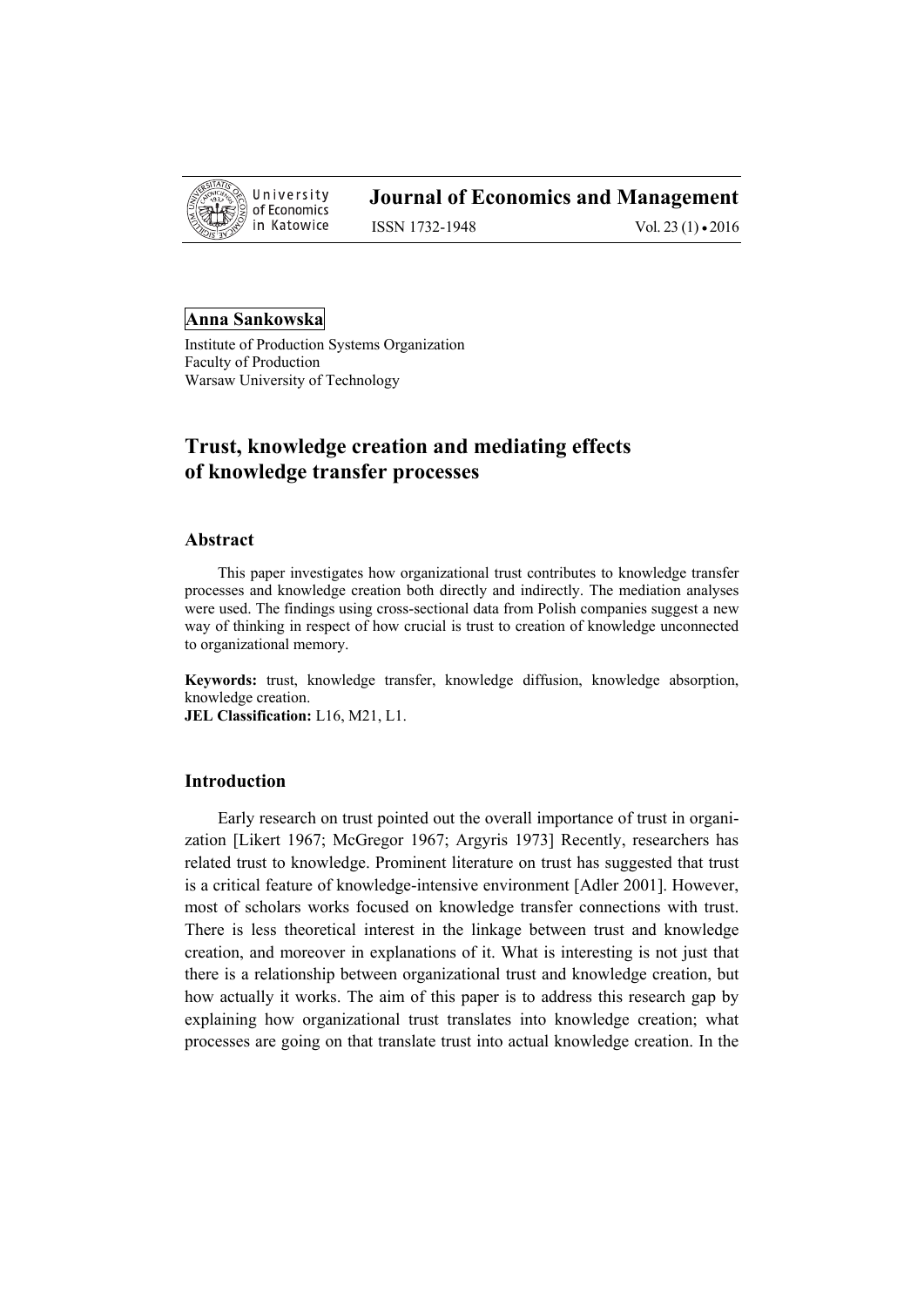ongoing debate on trust in literature it is still unresolved, which processes account for knowledge creation. As trust and knowledge creation are increasingly important for organizational success, it would be valuable to understand better the link between them. Seeing that, in the paper it is proposed to take into account knowledge transfer processes referring to knowledge absorption and knowledge diffusion to explain it. A rationale is as follows. If organizational trust is high, it may encourage members to its sharing and integrating into one's mental model, which in turn can underpin new knowledge generation rooted in organizational accumulated knowledge. At the same time trust can directly induce knowledge generation not derived from the organizational memory. However, it is still interesting to answer whether the direct or indirect impact of organizational trust on knowledge creation is stronger. This corresponds to the discussion about two different modes of learning through exploration and exploitation [March 1991], while exploitation is concerned with organizational transferred knowledge, exploration is linked with unconnected knowledge creation, and it implies novel, disruptive innovations. The paper delineates the arguments on which one of them, trust maters the most.

In terms of links of organizational trust with knowledge we can identify two different strands in prior literature. The former one, dominating the aforementioned discussion, highlights the fostering role of trust in knowledge sharing and/or transfer. The later one hinges on the assumption that trust leads to knowledge creation and it has been significantly overshadowed by the former discussion. The author suggests that those two modes of the impact on trust on organizational knowledge can happen simultaneously and moreover, taken together can explain better the effect of organizational trust on knowledge creation. It is suggested to distinguish two paths of the effect of trust on knowledge creation. One referring to the first line of the research strand encompassing how organizational trust directly affects knowledge creation and the other one referring to the second line of research unveiling the indirect mechanism of the trust impact on knowledge creation though the knowledge transfer processes such as knowledge diffusion and knowledge absorption. While in the former path there is creation of novel knowledge unrooted in the organizational memory (unconnected knowledge), in the later the new knowledge is a result of combing shared and absorbed knowledge with knowledge that resides in individuals minds (connected knowledge). A central argument in theorizing on a trust influence on knowledge transfer processes is based on the recognition that direction of knowledge transfer matters. At one point individuals make decision whether they want to convey knowledge to others and at the other hand they would adapt provided knowledge to their use. Certain levels of trust motivate to do so.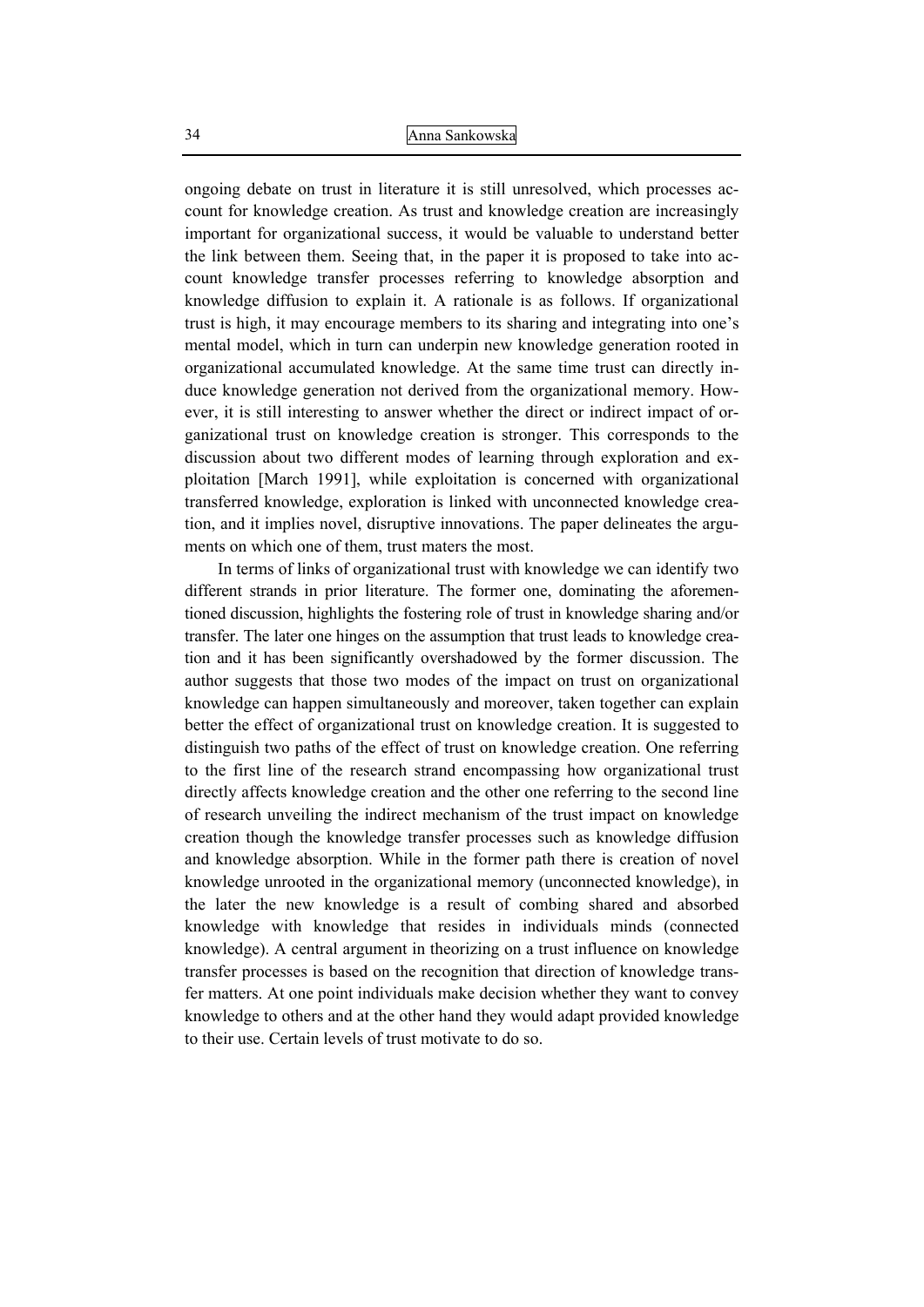This paper aims at deepening the understanding of connections between organizational trust, knowledge transfer processes (knowledge diffusion, knowledge absorption) and knowledge creation rather than focusing whether there are interdependencies between organizational trust, knowledge transfer and knowledge creation. The conceptual model is presented in Figure 1. The following sections will provide reasoning for the proposed model together with hypotheses development based on the reviewed literature. Then, the empirical study is presented together with findings. The results and study limitations are discussed and conclusions are drawn.





#### **1. Conceptual framework and hypotheses development**

# **1.1. Trust and knowledge creation**

Trust is believed to foster knowledge creation, which entails the development of ideas or completely new thoughts. Knowledge creation tied to organization's capability to exchange and combine knowledge [Wang, Su, Yang 2011] emerges when there is willingness to be vulnerable to the actions of other parties [Mayer, Davis, Schoorman 1995] and to engage in risk-taking behaviors [Serva, Fuller, Mayer 2005] based on positive projections and assessment of ability, benevolence and integrity [Mayer, Davis, Schoorman 1995; Schoorman, Mayer, Davis 1996]. These actually denote the notion of trust. However, only few studies have empirically acknowledged that trust ameliorates knowledge creation [Niu 2010; Chung & Jackson 2011]. One of the theoretical models of social capital predicts a positive impact of trust on knowledge combination (or widely resources combination) was introduced by Nahapiet and Ghoshal [1998]. Tsai & Ghoshal tested and found this theorized association [1998].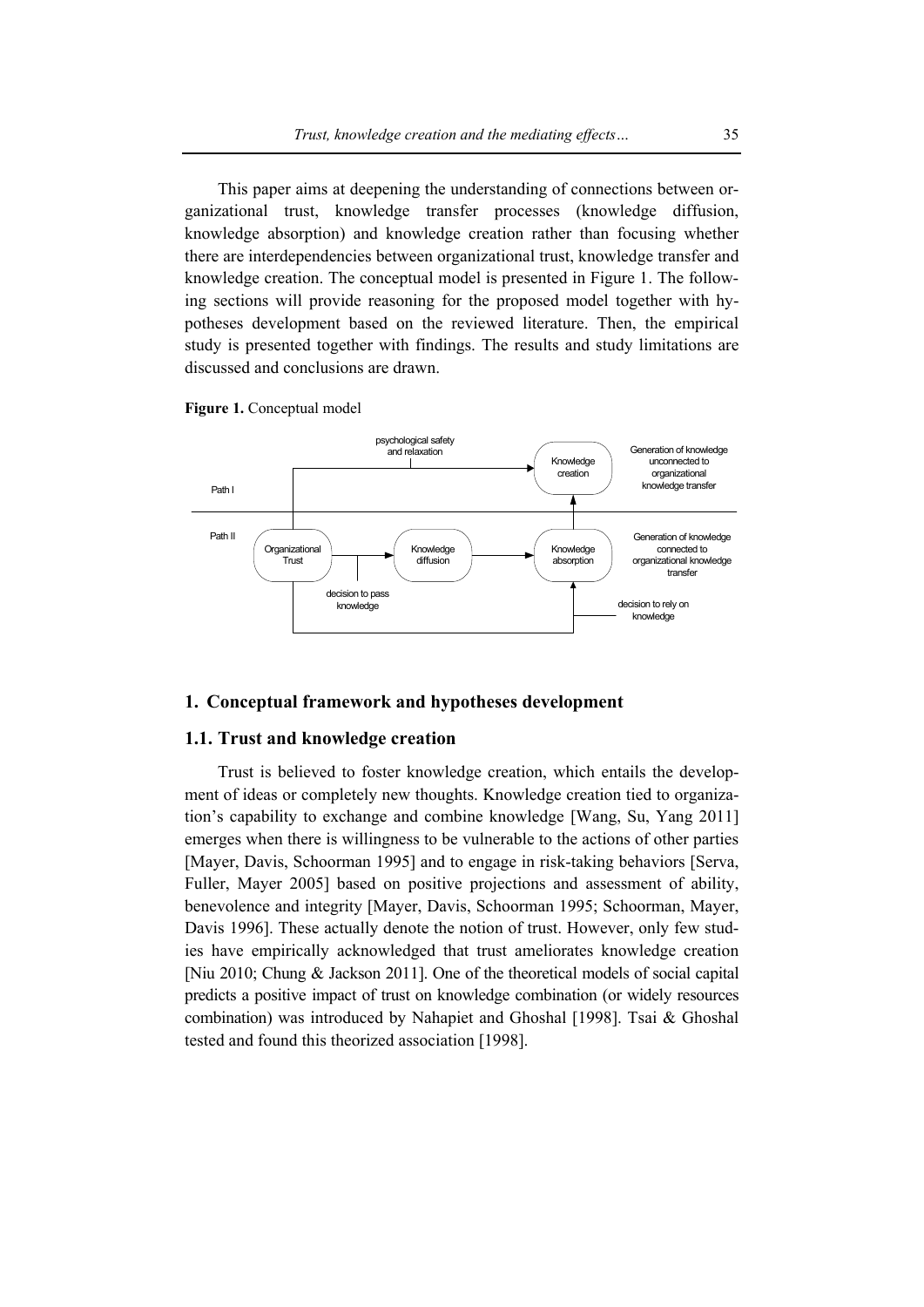The another other mechanism that explains why trust might actually predict knowledge creation is grounded on the expectation that trust reduces the need for monitoring [McAllister 1995] thus builds a stage for creativity. Creativity is a risky task, which requires a feeling of safety [Edmondson 1999] and relaxation [Li 2012] encapsulated with trust. In a safe and relaxed atmosphere, the people tend to exert more efforts for which they actually take pleasure as it were played [Li 2012; Mollering 2012].

The above reasons explain why organizational trust can be seen as a facilitator of knowledge creation and exploration. However, the advocated direct link is rather based on freeing people owns creativity and knowledge, rather than on applying the integrated one through knowledge transfer, which serves to the improvement, so exploitation. The latter contention will be reasoned in the next section. Now, it is postulated the following.

*Hypothesis H 1*: *Trust has a positive effect on knowledge creation.*

## **1.2. Knowledge transfer processes as mediating mechanisms**

A lot of prior research discussing implication of trust on knowledge is devoted to knowledge sharing or to knowledge transfer [Zand 1972; Adler 2001; Levin & Cross 2004; Chowdhury 2005; Mooradian, Renzl, & Matzler 2006; Wang, Ashleigh, & Meyer 2006; Cheng, Hailin, & Hongming 2008; Ling, San, & Hock 2009; Yanfei & Yu 2009; Ko 2010; Lee, Gillespie et al. 2010; Yusof & Ismail 2010]. Undoubtedly, trust facilitates knowledge exchange and disclosure of sensitive information that is why it is viewed as a critical factor or a perquisite in the context of knowledge sharing. A broad consensus has emerged in literature with this respect. It has been supported by numerous studies to a large extent [Holste & Fields 2010; Sankowska 2012, p. 6]. But some clarification is still required, how this impact actually reveals. The starting point is to precise what does knowledge transfer stand for? It is a some form of exchange of knowledge between a knowledge provider and knowledge receiver [Ko, Kirsch et al. 2005]. Another definition states that it is a process when knowledge is transmitted and absorbed by a user [Wei-he & Qiu-yan 2006]. In this respect, knowledge transfer can be boiled down to two processes, namely knowledge diffusion (appearing within organization between individuals) and knowledge absorption. Put differently, knowledge transfer is about knowledge sharing and use [Holste & Fields 2010]. So, for successful knowledge transfer in organizational settings the knowledge must be disseminated between individuals, but also absorbed by them, as well as integrated with their existing knowledge framework. This re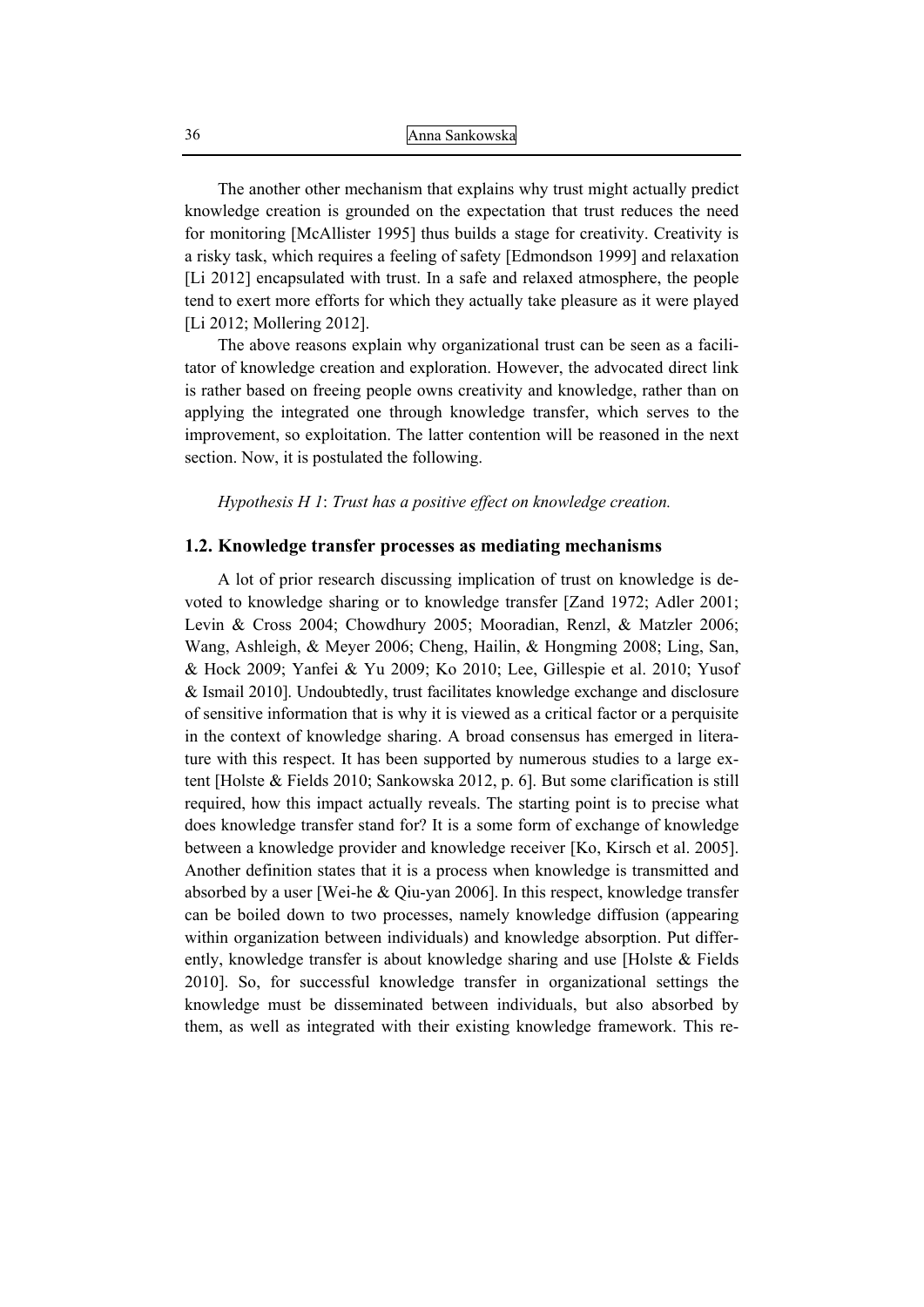lates back to the development of meaning [Nonaka & Takeuchi 1995] ameliorated with socialization and integration of transmitted knowledge with one's mental model. As Nonaka and Takeuchi [1995] contends pure mere transfer of information in a systematic formal way often makes little or any effect if it is linked to emotions and specific context. Having absorbed knowledge one can access to it as a foundation of new knowledge generation. Trust supports those knowledge transfer processes within an organization for several reasons. One reason is that trust predicts risk taking behaviors [Serva, Fuller, & Mayer 2005] as it mitigates the perceived risk of sharing sensitive knowledge that might be exploited opportunistically against a knowledge provider. On the other hand, with trust receipt of knowledge and its absorption incur less tension and risk. In addition, knowledge is perceived more valuable [Levin & Cross 2004; He, Fang, & Wei 2008]. In line with this view is the empirical investigation supporting the connection between trust in the community of knowledge management system users (KMS) and perceived usefulness of the KMS [He, Fang, & Wei 2008]. Another recent study by Swift & Hawing supports the advocated herein logic of twofold levels of trust's influence. They have reported a positive correlation of an affectbased trust on knowledge sharing as well as a positive correlation of a cognitionbased trust on organizational learning (a notion close to knowledge absorption), which is about the way of knowledge is interpreted and assimilated for future applications [2012].

Both an ability to pass and an ability to assimilate knowledge are important to knowledge creation processes. However, it is still unknown what is their importance in comparison to knowledge creation based on organizational memory. Although in literature it is acknowledged that knowledge transfer processes are important for knowledge creation, however, the actual impact of knowledge transfer processes is unknown. As previously stated, solely knowledge dissemination will unlikely result in new knowledge creation. It must be previously assimilated. Thus, it can be expected that knowledge creation is preceded by knowledge absorption.

Based on above explained reasoning, there is assumed the following:

*Hypothesis* 2: *Knowledge diffusion and knowledge absorption sequentially mediate the relationship between trust and knowledge creation.*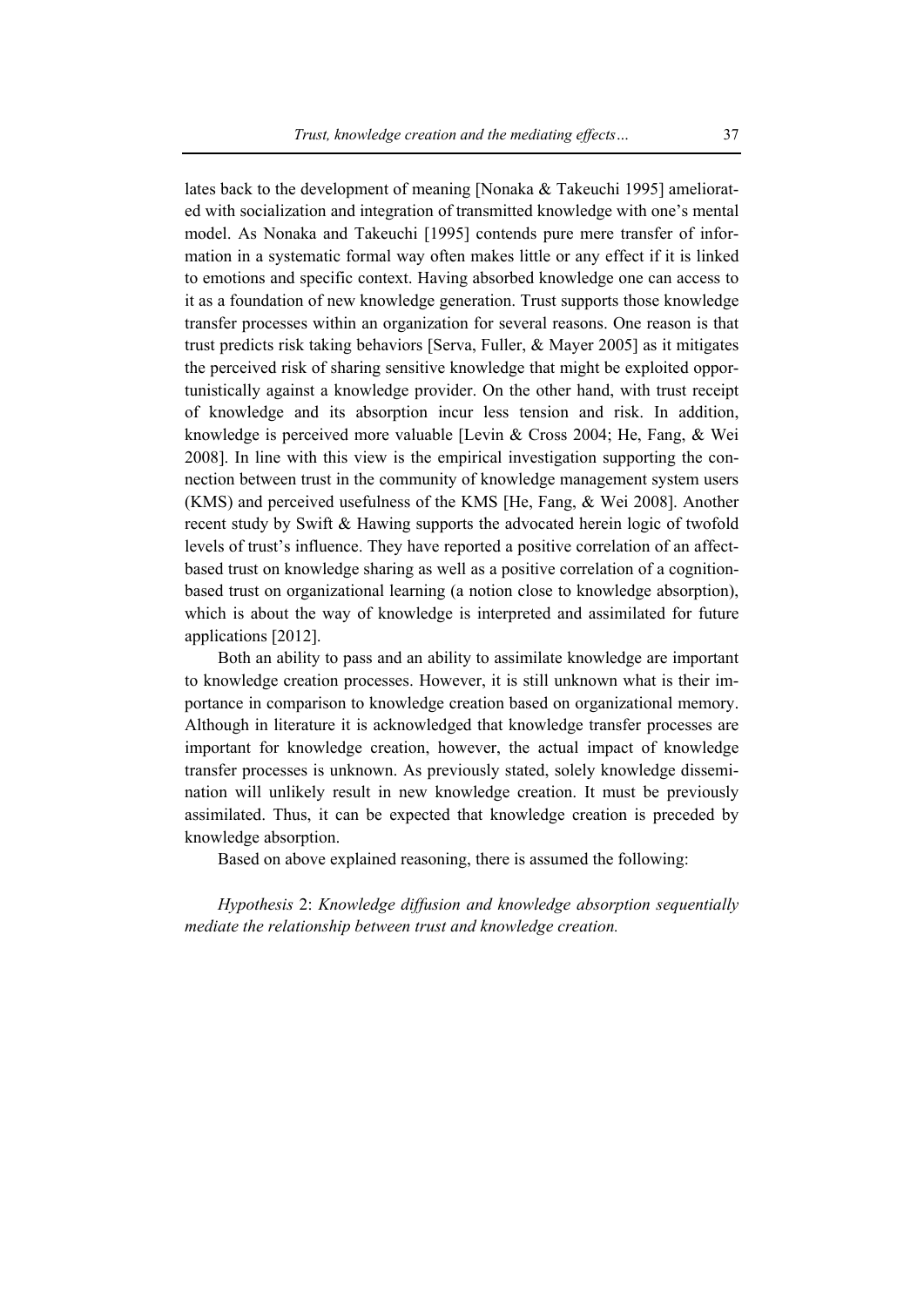## **2. Method**

## **2.1. Sample and procedure**

Data gathering administered via a phone survey relied on a close-ended questionnaire directed to the managers from 202 Polish enterprises listed on the Warsaw Stock Exchange in 2010. Data were collected via CATI (Computer Assisted Telephone Interviewing) by the professional company CEM Market and Public Opinion Research Institute located in Cracow, which complies with high ethical standards of research established by European Society for Opinion and Marketing Research (ESOMAR). The respondents were ensured about confidentiality of their individual responses and that only aggregate-level data would be displayed.

## **2.2. Measures**

*Organizational trust.* To measure organizational trust three items were used: 1) expressing readiness to trust adapted from Hacker and Willard [2002] – "The organization operates on the assumption of trust even in new situations.", 2) referred to organizational trust as a climate-based phenomenon adapted from Glińska-Neweś [2007] – "Within the organization there is a climate of trust", 3) reflecting trustworthiness as a foundation of trust – "The organization is trustworthy". The scale ranged from (1) "completely disagree" to (7) "completely agree". The sevenpoint scale was used in case of other instruments mentioned in the study. The scale achieved very high internal inter-item consistency (Cronbach's alpha  $\alpha = 0.923$ ) above the cut-off point of 0.70 [Nunnally 1978], which is a very satisfactionary level.

*Knowledge diffusion*. Three items the most highly loading on knowledge diffusion from the scale developed by Wei-he & Qiu-yan were employed to capture the construct [2006].

*Knowledge absorption*. Analogously, following the three most highly loading items on knowledge absorption developed by Wei-he & Qui-yian [2006], the construct of knowledge absorption was measured.

*Knowledge creation*. Socialization, combination, internalization and externalization were assessed with three highly loading items from the scale developed by Wei-he & Qui-yian [2006] correspondingly. These items capture the conceptualization of knowledge creation introduced by Nonaka & Takeuchi [1995].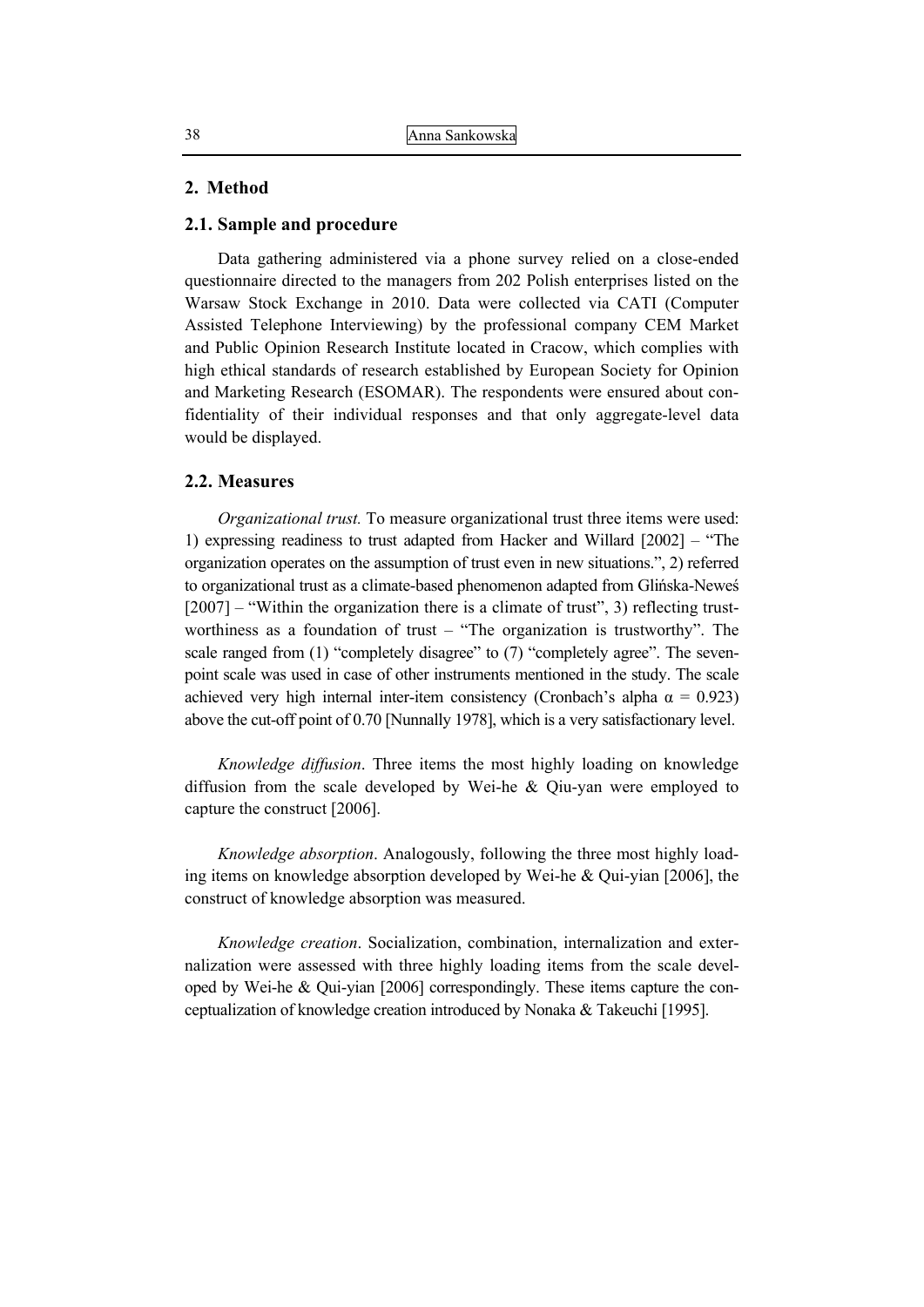# **3. Results**

For the variables of interest there were used summated scales. Table 1 depicts the means, standard deviations and correlations of the measures together with scale reliabilities. As Tables 1 shows, organizational trust relatively highly and significantly correlates with knowledge creation ( $r = 0.74$ ,  $p \le 0.001$ ), which support Hypothesis 1 predicting a positive relationship between organizational trust and knowledge creation.

**Table 1.** Means, standard deviations and correlations for the variables along with Cronbach's alphas

| <b>Variables</b>        | Mean | s.d.      | No. of items |       |        |       |      |
|-------------------------|------|-----------|--------------|-------|--------|-------|------|
| 1. Organizational trust | 6.19 | 0.86      | 3            | 0.92) |        |       |      |
| 2. Knowledge diffusion  | 3.06 | 4<br>0.46 | 3            | 70    | (0.79) |       |      |
| 3. Knowledge absorption | 4.38 | 0.99      | 3            | 62    | 63     | 0.69) |      |
| 4. Knowledge creation   | 6    |           |              |       |        |       |      |
|                         | l.86 | 0.98      |              | 74    | 71     | 62    | 0.91 |

Note:

With respect to pathways linking trust with knowledge creation illustrated in Figure 1 linked to Hypothesis 2, the mediation analyses were performed to test: (i) whether knowledge absorption mediates the relationship between trust and knowledge creation and (ii) whether knowledge diffusion mediates the relationship between trust and knowledge absorption. The mediating effect is presented when the third variable intervenes between the other related constructs [Baron & Kenny 1986]. To test the mediating hypothesis, Baron and Kenny's [1986] procedure was followed. The results are presented in Figure 2 and 3.

**Figure 2.** Knowledge absorption as a mediator of the relationship between organizational trust



All correlations are significant at the 0.001 level (two-tailed tests). Scale reliabilities are on the diagonal in parentheses.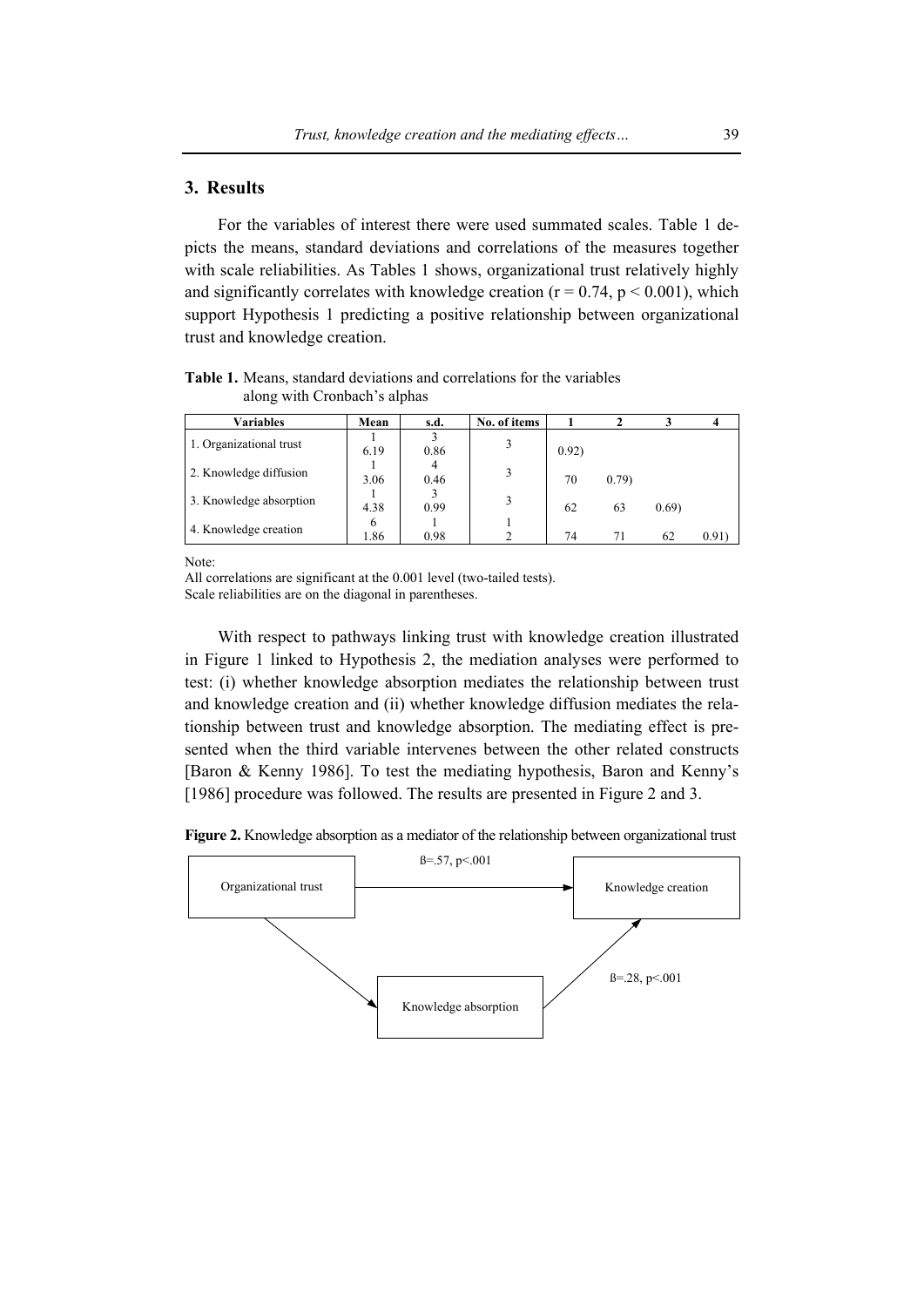



Firstly, it was checked whether knowledge absorption mediates the relationship between trust and knowledge creation. Mediation requires all correlations between variables of interest to be significant. There was established a significant relationship between all three variables. From the correlations analyses we can see that organizational trust was significantly related to knowledge creation ( $r = 0.74$ ,  $p < 0.001$ ) ensuring that the direct, unmediated relationship was significant. Organizational trust was also significantly related to the knowledge absorption mediator ( $r = 0.62$ ,  $p < 0.001$ ). Finally, the mediator was significantly related to the outcome variable, namely the knowledge creation ( $r = 0.62$ ,  $p < 0.001$ ). Thus, the preconditions required to test mediation were established. Then, it was assessed if adding the intervening variable would change substantially the direct effect of organizational trust on knowledge creation. As we can see in Figure 2, although the direct effect did decrease, it is still significant and it represents a substantial portion (0.57) of the total effect (0.74). This denotes a partial mediation. The indirect effect of magnitude 0.17 (organizational trust  $\rightarrow$  knowledge absorption→ knowledge creation) represents the mediating effect of construct knowledge absorption on the relationship between organizational trust and knowledge creation. As such the knowledge absorption mediating effect clarifies how much of knowledge creation is derived from absorbed knowledge due to organizational trust. This indirect path is weaker than the direct path linking organizational trust with knowledge creation. The model with entered knowledge absorption explained only 5% more of the variance in knowledge creation (adjusted  $R^2 = 0.60$ ) compared to the explained variance when organizational trust was included alone (adjusted  $R^2 = 0.55$ ).

Secondly, it was examined whether knowledge diffusion is the mediator of relationship between trust and knowledge absorption. As Table 1 presents the direct relationship between organizational trust and knowledge absorption exists.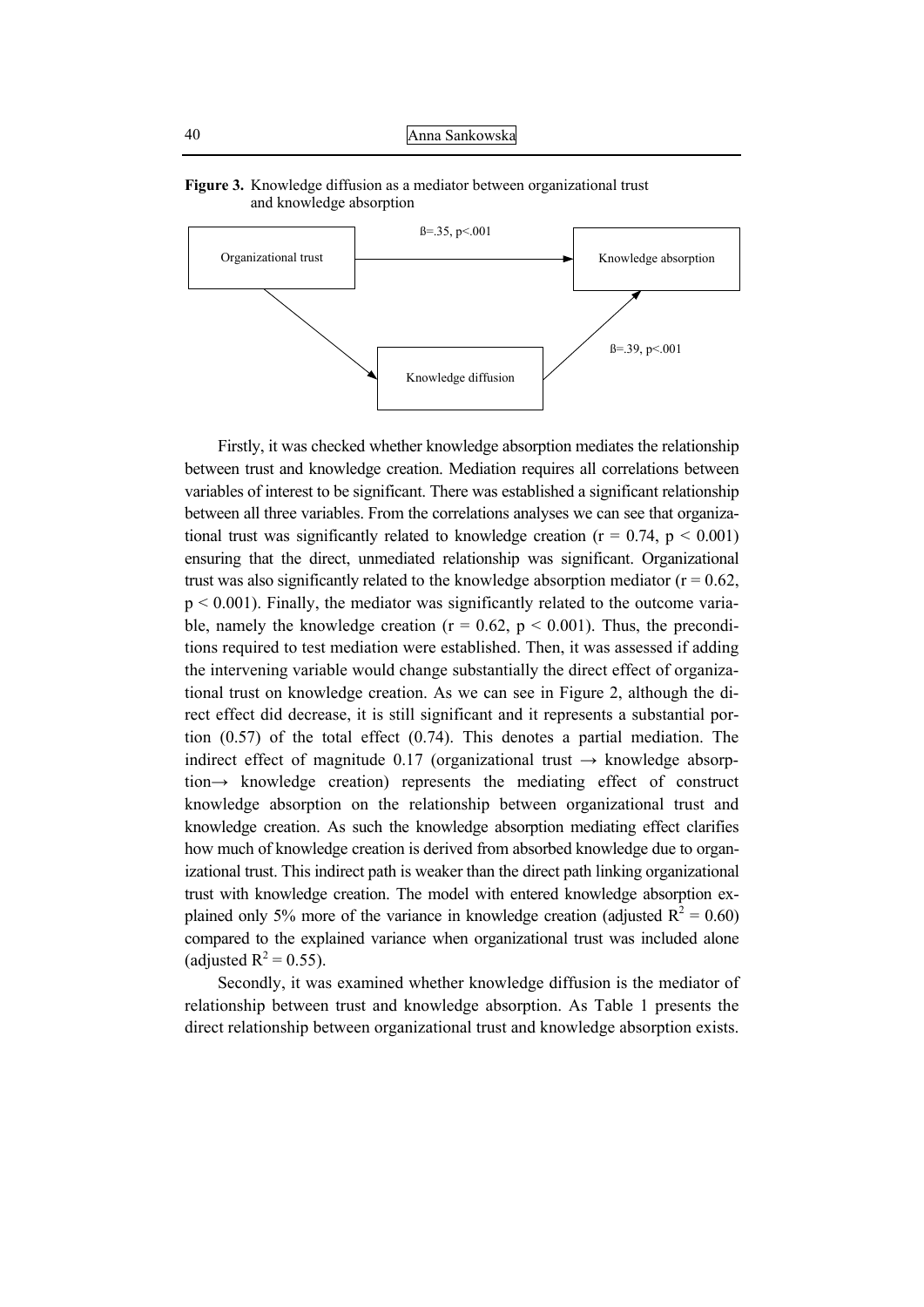The predictor of organizational trust is related to the mediator: knowledge diffusion. Moreover, the mediator does have relationship with the outcome: knowledge absorption. When both variables organizational trust and knowledge diffusion were added to the regression equation, the relationship between organizational trust and knowledge absorption was reduced but remained significant (Figure 3). Thus, a partial mediation is supported. The indirect and direct effects are of similar magnitude ( $\beta$  = 0.35 compared to  $\beta$  = 0.39).

# **4. Discussion**

The findings provide sound support for the links between organizational trust and knowledge creation. What is interesting it is not just that relationship between organizational trust and knowledge creation was supported, but actually how it comes out.

The mediating variables of knowledge diffusion and knowledge absorption facilitate the relationship between organizational trust and knowledge creation. The increase in organizational trust is the cause of knowledge creation growth. The direct effect is of an utmost importance. But the relationship of trust to knowledge creation is totally completed if knowledge absorption and knowledge diffusion intervene. Organizational trust fosters knowledge diffusion within an organization. However, sole diffusion of knowledge will not lead to profound knowledge creation. To be productively used for ideas generation, knowledge must be framed into individuals mental models. In order to achieve that, the diffused knowledge should be both seen as reliable (trustworthy), but also the receiver should perceive it utility in order to make effort to assimilate it. Organizational trust creates the feeling of reliability of transferred knowledge, which in turn creates positive attitudes favorable to its absorption. However, the organizational knowledge can be still created without basing on organizational memory, which is stimulated by trust even more than incremental knowledge creation. It suggests that organizational trust is especially advised for novel knowledge and innovations lying outside the current organizational memory. That supports a theory indicating the role of trust in enriching creativity and shifts our attention to a fostering role of trust in knowledge creation.

# **5. Limitations and future directions**

Several limitations of study must be noted. All data were collected as a subjective judgment of a key informant representing a particular firm. One limitation of the study arises from cross-sectional data nature, which does not enable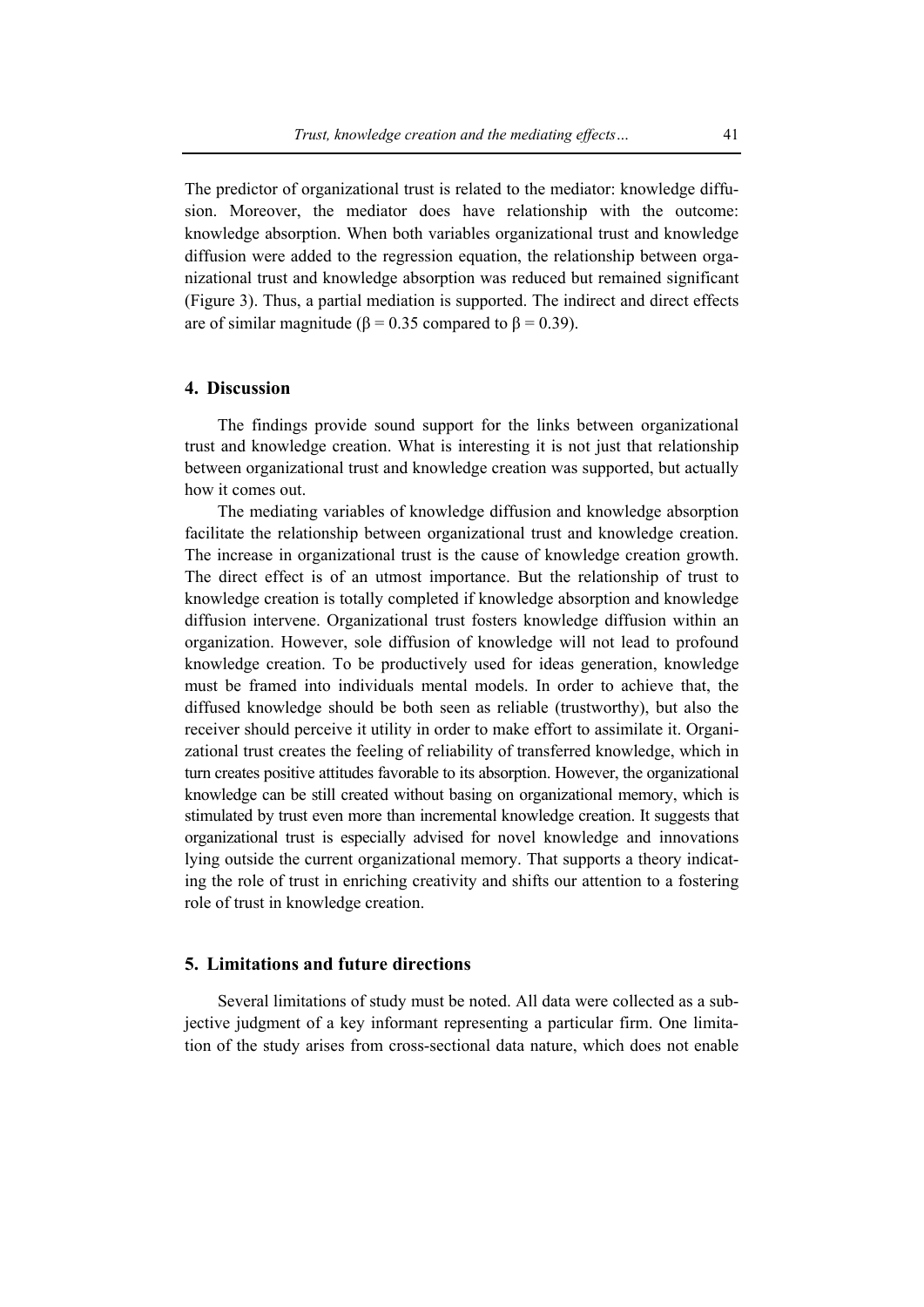to evaluate causality. This suggests extending future research by incorporating a longitudinal design.

Another limitation of the examination lies in the fact that study was limited to companies listed on the Warsaw Stock Exchange. Future research could examine the variables of interest in companies from other markets. Thus, more empirical studies would be welcomed.

A final note is to suggest examination of different types of trust (based on emotions and cognition) on knowledge transfer and knowledge creation in one model. It would deeper enhance the understanding of the model proposed in the the/this paper.

## **6. Contribution and implications**

It was found that most of the total effect of organizational trust on knowledge creation comes from the direct effect of trust as well as from the indirect impact exerted through knowledge transfer processes. It may suggest that, knowledge creation requires organizational trust. Given the above, the managers should pay attention to its reorganization at different levels. First of all, novel knowledge cannot be created without trust embodied in organizational culture. Moreover, when aiming at incremental changes based on organizational memory managers should pay attention to trust at two different stages of knowledge transfer, when it is diffuses inside an organization and when it absorbed by individuals for further applications. Sole knowledge diffusion will not enhance knowledge creation in a meaningful way. That supports the practical observation in companies, where implementation of knowledge management systems aimed at making knowledge available to organizational members without trust, do not bring foreseen results.

## **References**

- Adler P.S. (2001): *Market, Hierarchy and Trust: The Knowledge Economy and the Future of Capitalism*."Organization Science", Vol. 12(2), pp. 241-246.
- Argyris C. (1973): *On Organization of the Future*. Sage, Beverly Hills.
- Baron R.M. & Kenny D.A. (1986): *The Moderator-Mediator Variable Distinction in Social Psychological Research: Conceptual, Strategic, and Statistical Considerations*. "Journal of Personality and Social Psychology", Vol. 51(6), pp. 1173-1182.
- Cheng W., Hailin L., Hongming X. (2008): *Does Knowledge Sharing Mediate the Relationship between Trust and Firm Performance*? In: *International Symposiums on Information Processing International Pacific Workshop on Web Mining and Web-Based Application*. F. Yu and Q. Luo (eds.). IEEE Computer Society, Washington, DC, pp. 449-453.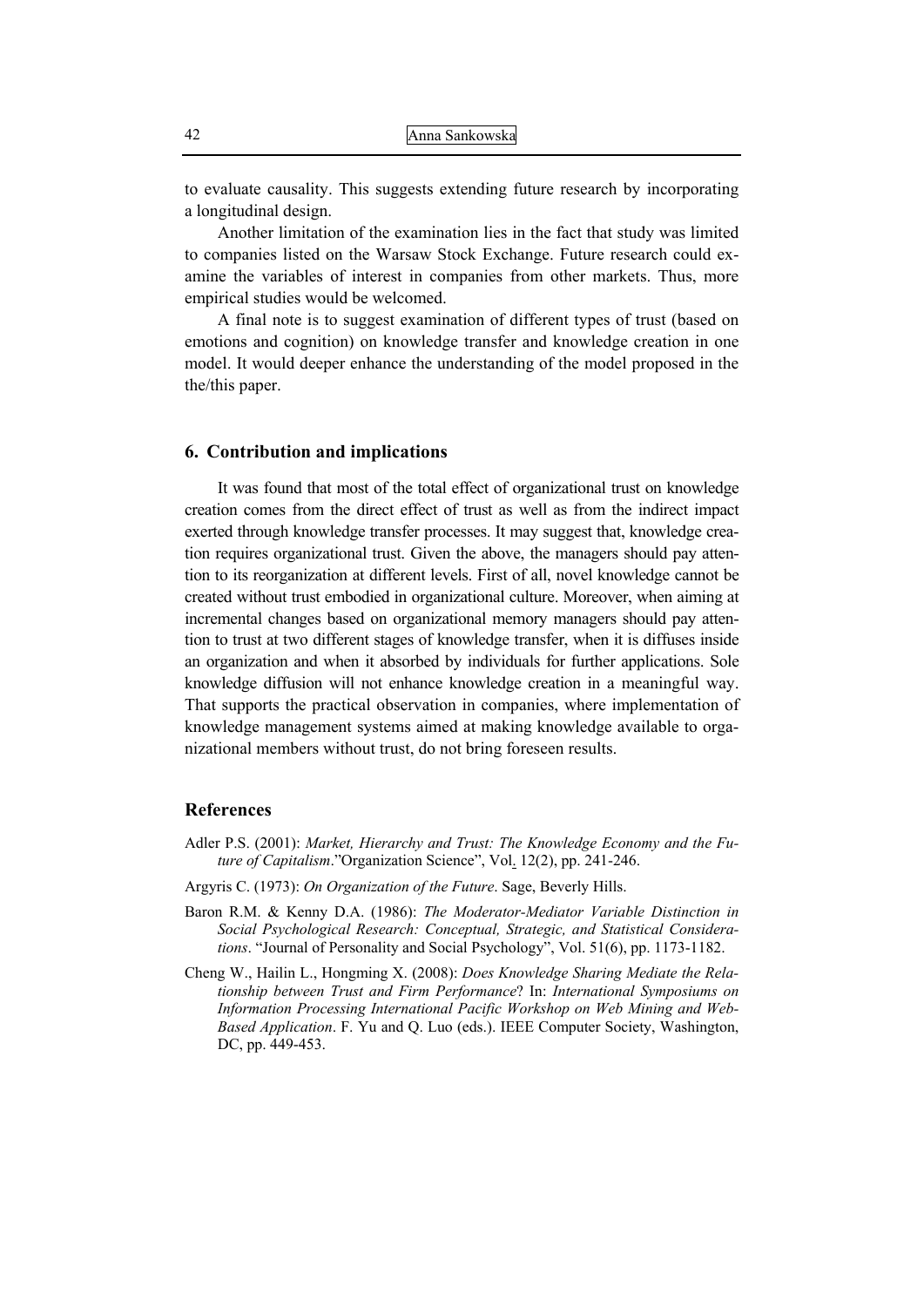- Chowdhury S. (2005): *The Role of Affect- and Cognition-Based Trust in Complex Knowledge Sharing*. "Journal of Managerial Issues", Vol. 17(3), pp. 310-326.
- Chung Y. & Jackson S.E. (2011): *Co-Worker Trust and Knowledge Creation: A Multilevel Analysis*."Journal of Trust Research", Vol. 1(1), pp. 65-83.
- Edmondson A. (1999): *Psychological Safety and Learning Behavior in Work Teams*. "Psychological Safety and Learning Behavior in Work Teams", Vol. 44(2), pp. 350-383.
- Glińska-Neweś A. (2007): *Kulturowe uwarunkowania zarządzania wiedzą w przedsiębiorstwie*. Wydawnictwo "Dom Organizatora", Toruń.
- Hacker S.K. & Willard M.L. (2002): *The Trust Imperative: Performance Improvement through Productive Relationships*. ASQ Quality Press, Milwaukee.
- He W., Fang Y., Wei K.-K. (2008): *The Role of Trust in Promoting Organizational Knowledge Seeking Using Knowledge Management Systems: An Empirical Investigation*. "Journal of the American Society for Information Science and Technology", Vol. 60(3), pp. 526-537.
- Holste J.S. & Fields D. (2010): *Trust and Tacit Knowledge Sharing and Use*. "Journal of Knowledge Management", Vol. 14(1), pp. 128-140.
- Ko D.-G. (2010): *Consultant Competence Trust Doesn't Pay off, but Benevolent Trust Does! Managing Knowledge with Care*. "Journal of Knowledge Management", Vol. 14(2), pp. 202-213.
- Ko D.-G., Kirsch L.J. et al. (2005): *Antecedents of Knowledge Transfer from Consultants to Clients in Enterprise Systems Implementations*. "MIS Quarterly", Vol. 29(1), pp. 59-85.
- Lee P., Gillespie N. et al. (2010): *Leadership and Trust: Their Effect on Knowledge Sharing and Team Performanc*e. "Management Learning", No. 41(4), pp. 473-491.
- Levin D.Z. & Cross R. (2004): *The Strength of Weak Ties You Can Trust: The Mediating Role of Trust in Effective Knowledge Transfer*. "Management Science", Vol. 50(11), pp. 1477-1490.
- Li P.P. (2012): *Exploring the Unique Roles of Trust and Play in Private Creativity: From the Complexity-Ambiguity-Metaphor Link to the Trust-Play-Creativity Link*. "Journal of Trust Research", Vol. 2(1), pp. 71-97.
- Likert, R. (1967): *The Human Organization: Its Management and Value*. McGraw-Hill, New York.
- Ling T.N., San L.Y., Hock N.T. (2009): *Trust: Facilitator of Knowledge-Sharing Culture*. "Communication of the IBIMA", Vol. 7, pp. 137-142.
- March J.G. (1991): *Exploration and Exploitation in Organizational Learning*. "Organization Science", Vol. 2(1), pp. 71-87.
- Mayer R.C., Davis J.H., Schoorman F.D. (1995): *An Integrative Model of Organizational Trust*. "Academy of Management Journal", Vol. 20(3), pp. 709-734.
- McAllister D.J. (1995): *Affect- and Cognition-Based Trust as Foundations for Interpersonal Cooperation in Organizations*. "Academy of Management Journal", Vol. 38(1), pp. 24-59.